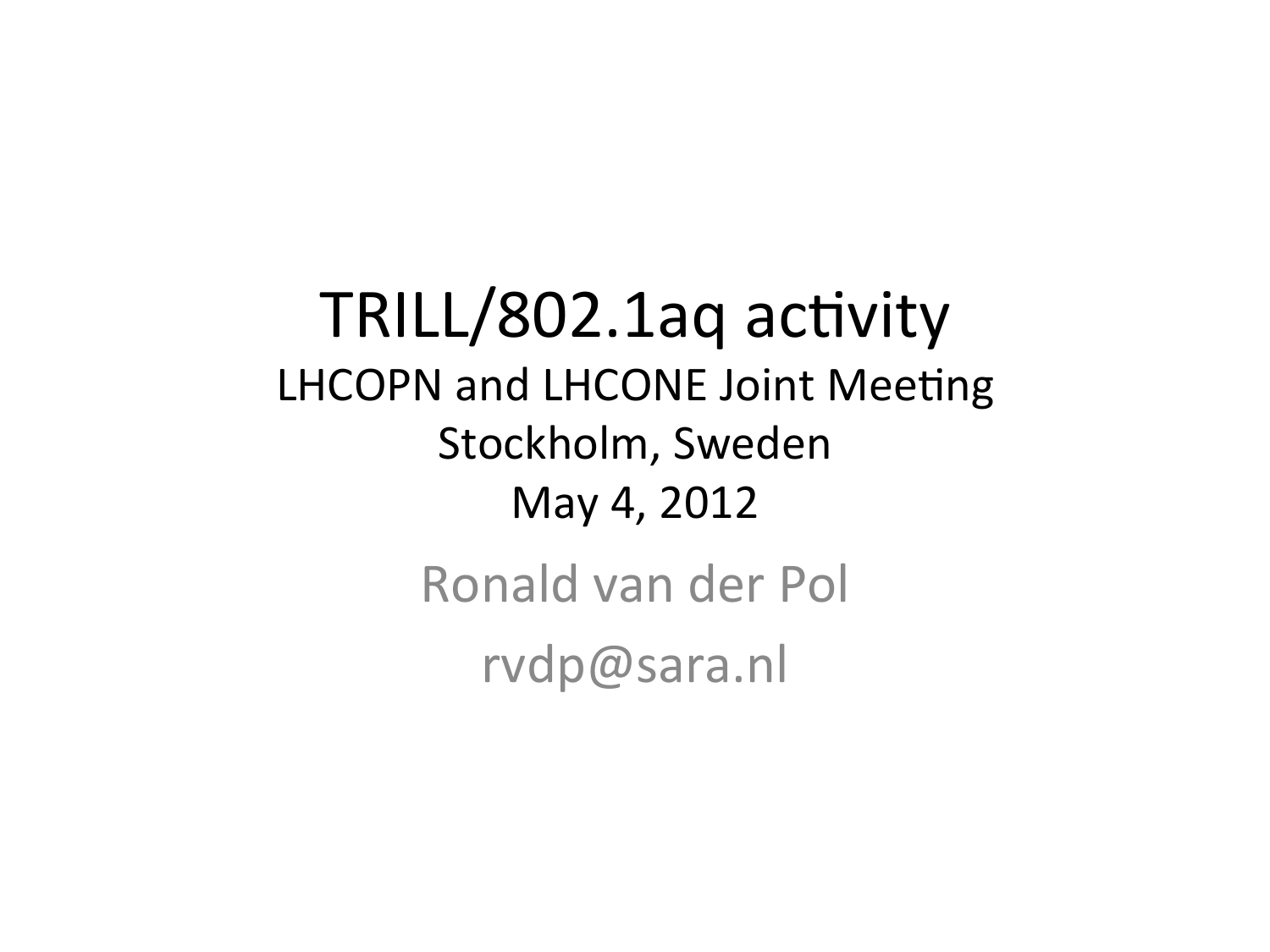- TRILL/SPBM
	- $-$  Offer an Ethernet broadcast domain
	- $-$  Shortest path forwarding
	- Resilience (IS-IS based re-route)
	- $-$  Multipath support
	- $-$  Normal Ethernet framing at ingress and egress
	- $-$  MAC learning at the edges only
- TRILL
	- $-$  Ratified IETF standard
	- 4096 virtual networks
	- No OAM defined yet
- SPBM
	- $-$  Ratified IEEE standard
	- 16M virtual networks
	- $-$  IEEE 802.1ag OAM support in hardware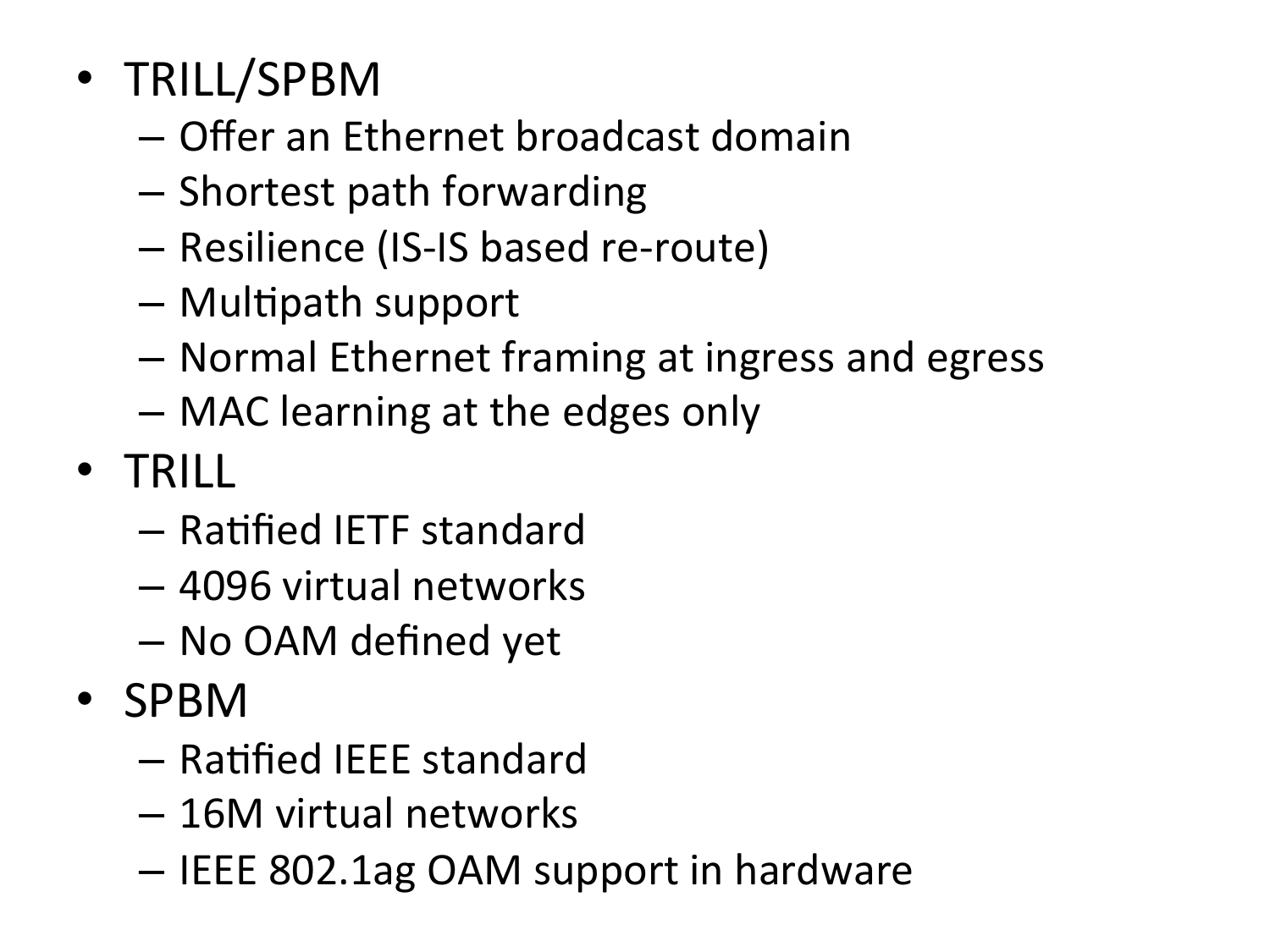#### TRILL/SPB is Ethernet Domain with:



Shortest Path Forwarding MAC learning at edges only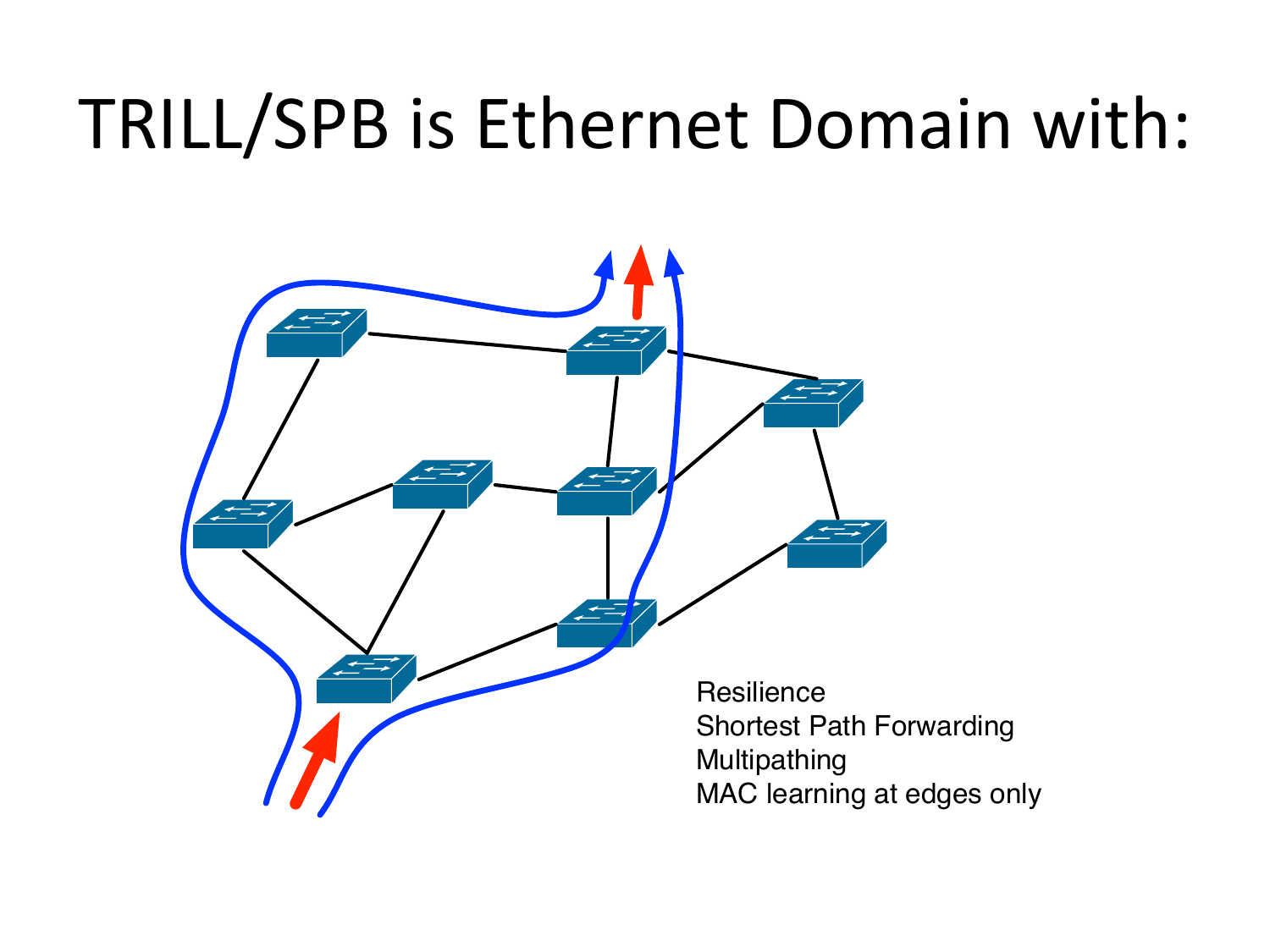# Applications & Multipath (1/3)

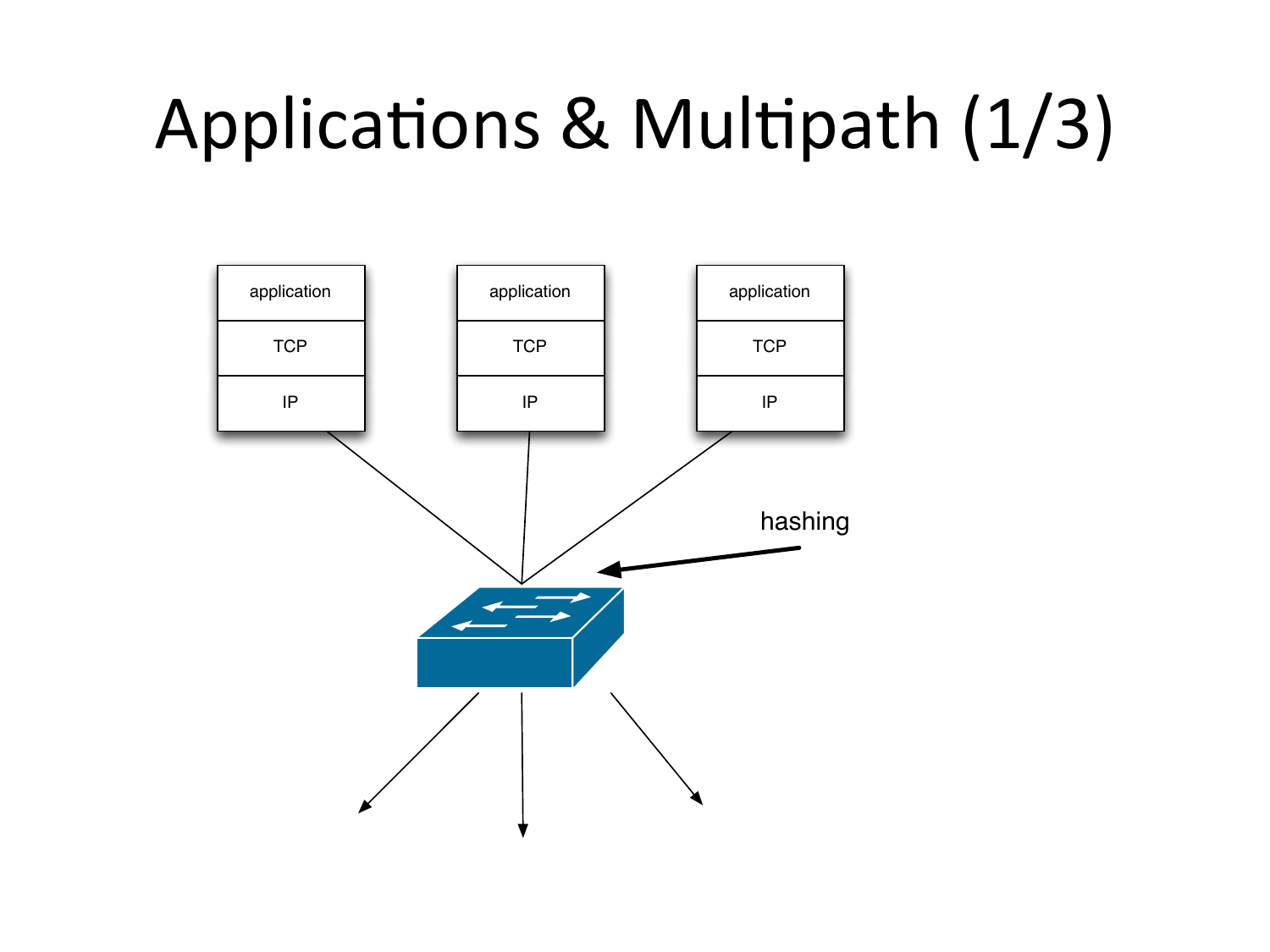### Applications & Multipath (2/3)

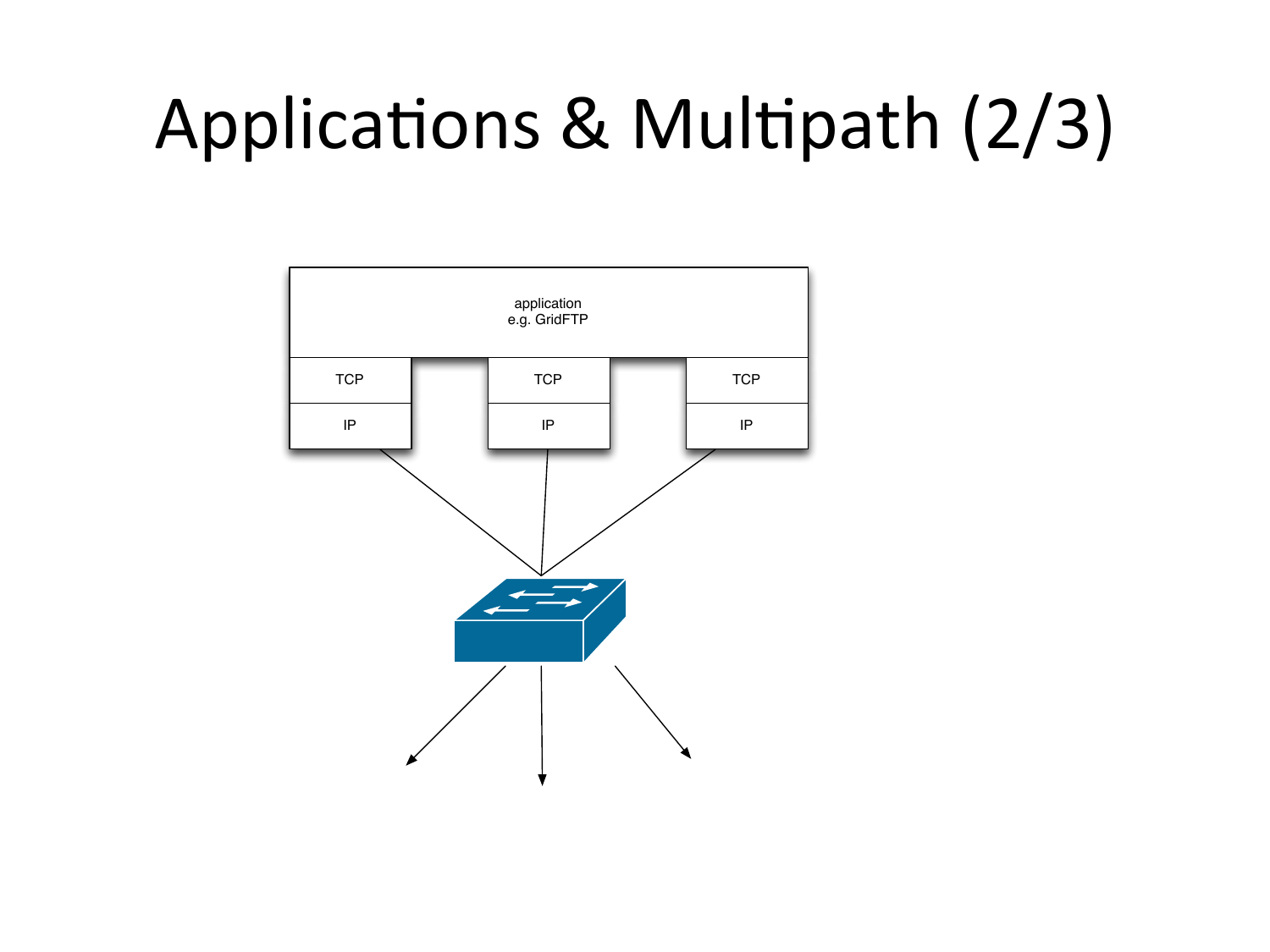# Applications & Multipath (3/3)

| application  |                                         |    |
|--------------|-----------------------------------------|----|
| <b>MPTCP</b> |                                         |    |
|              | TCP subflow   TCP subflow   TCP subflow |    |
| IP           | ΙP                                      | IP |
|              |                                         |    |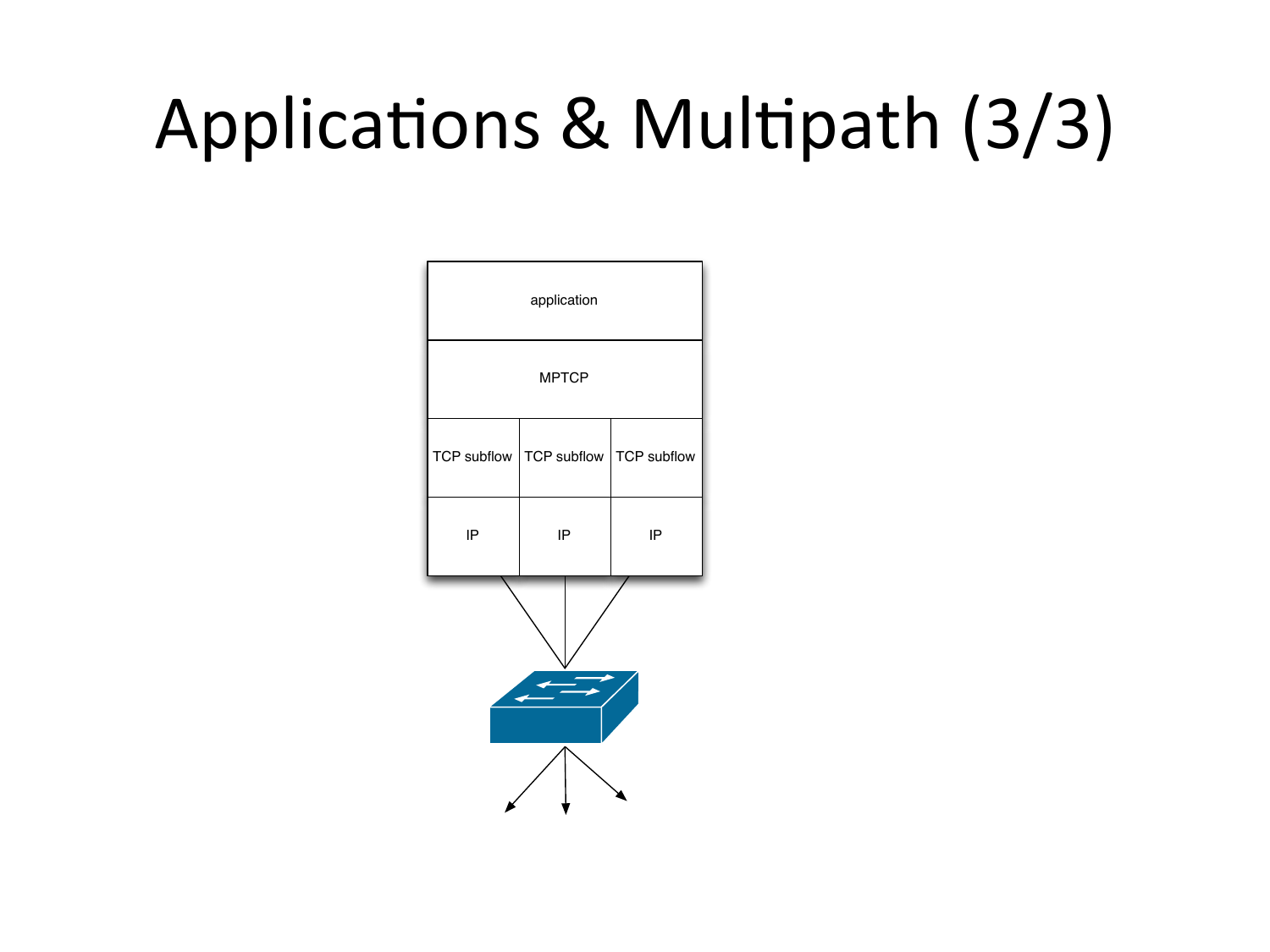#### Next Steps

- Assumption: not all LHCONE is going to use the same technology (be it VRF, L2 domain, IDC, NSI, ProtoGeni, Orca, TRILL, SPB, OpenFlow, etc., etc.)
- Currently we have L2 domains, p2p links and VRFs
- Question: how can we add TRILL/SPB/ OpenFlow to the LHCONE ecosystem?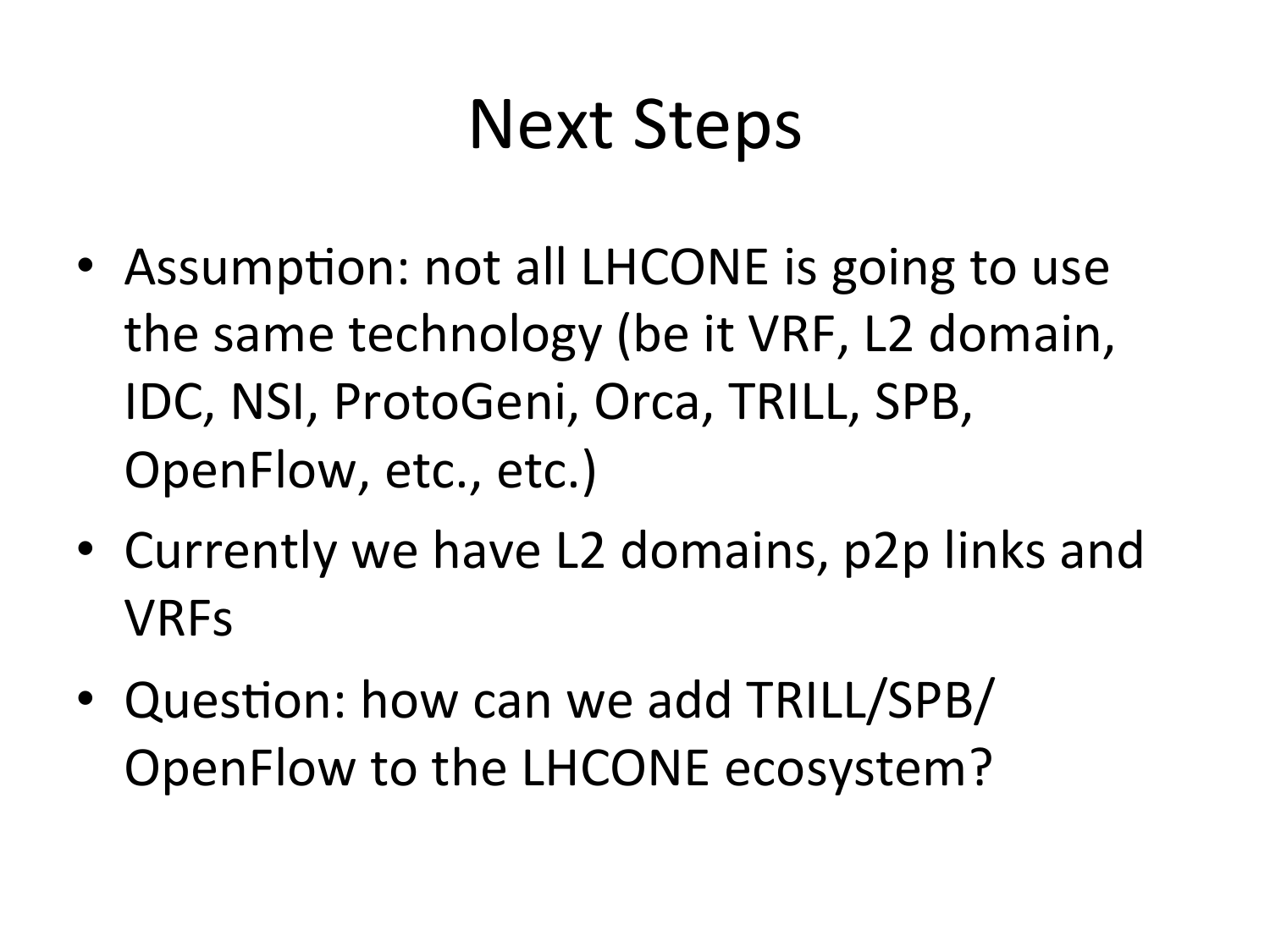# TRILL/SPB in LHCONE Options

- Replace p2p link(s) with TRILL/SPB and get + resilience
	- + multipathing
- Replace L2 domain with TRILL/SPB and get
	- + no spanning tree
	- + shortest path forwarding
	- + multipathing
- TRILL/SPB features can be emulated with OpenFlow
- Proposal: take small steps and open mind approach regarding control planes and network abstractions (NSI community, GENI community, OpenStack/Quantum community, ...)
- Work with these communities on overall E2E design